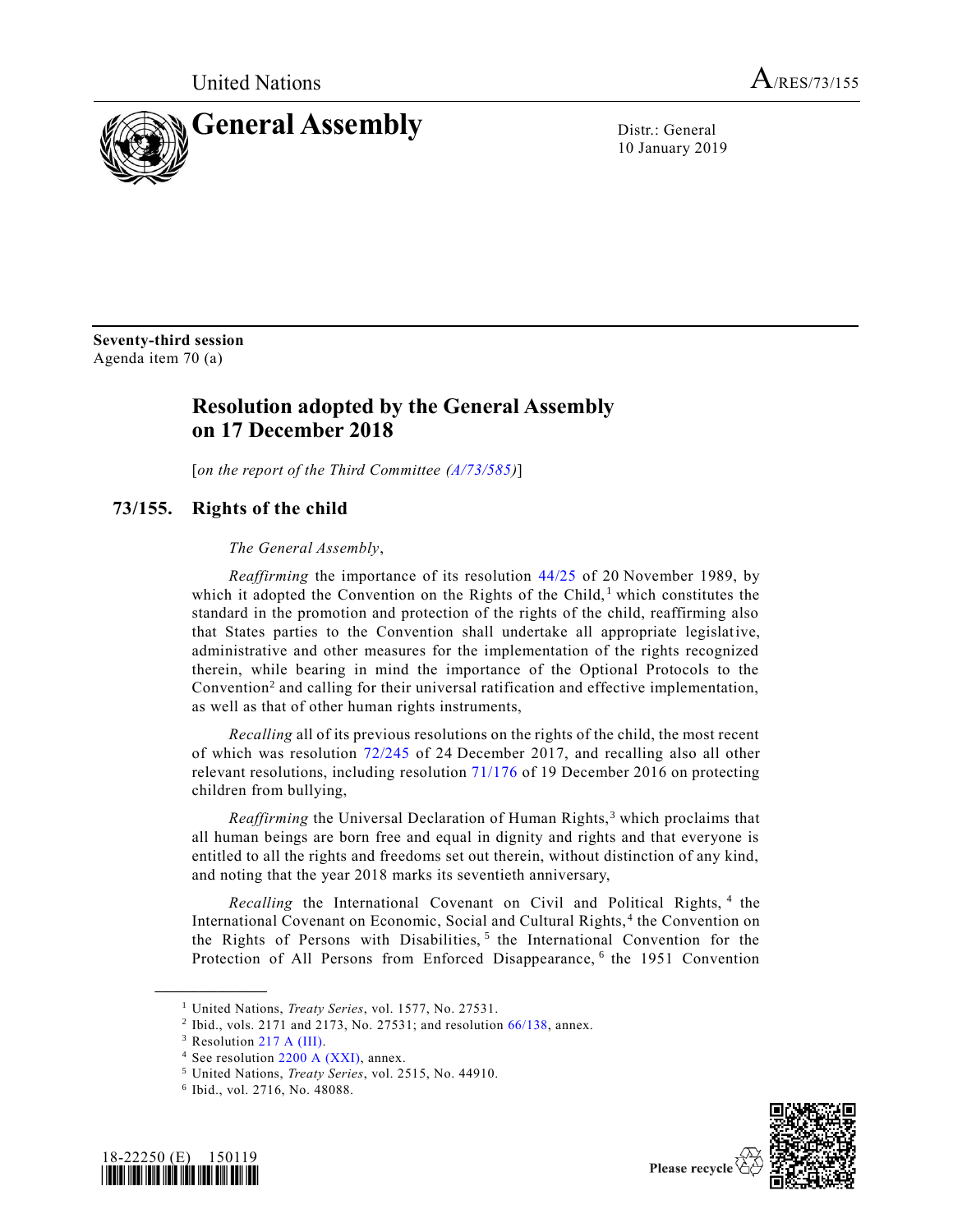relating to the Status of Refugees<sup>7</sup> and the 1967 Protocol thereto,<sup>8</sup> the International Convention on the Protection of the Rights of All Migrant Workers and Members of Their Families,<sup>9</sup> the United Nations Convention against Transnational Organized Crime<sup>10</sup> and the Protocol to Prevent, Suppress and Punish Trafficking in Persons, Especially Women and Children, supplementing the United Nations Convention against Transnational Organized Crime, <sup>11</sup> the Convention on the Elimination of All Forms of Discrimination against Women<sup>12</sup> and the Convention against Torture and Other Cruel, Inhuman or Degrading Treatment or Punishment, <sup>13</sup> as well as both the Minimum Age Convention, 1973 (No. 138),<sup>14</sup> and the Worst Forms of Child Labour Convention, 1999 (No. 182),<sup>15</sup> of the International Labour Organization,

*Reaffirming* that the general principles of the Convention on the Rights of the Child, including the best interests of the child, non-discrimination, participation and survival and development, provide the framework for actions concerning children,

<span id="page-1-0"></span>*Reaffirming also* the Vienna Declaration and Programme of Action, <sup>16</sup> the United Nations Millennium Declaration<sup>17</sup> and the outcome document of the twenty-seventh special session of the General Assembly on children, entitled "A world fit for children", <sup>18</sup> recalling the Beijing Declaration and Platform for Action, <sup>19</sup> the Programme of Action of the International Conference on Population and Development<sup>20</sup> and the outcome documents of their review conferences, the Copenhagen Declaration on Social Development and the Programme of Action of the World Summit for Social Development,<sup>21</sup> the Declaration on Social Progress and Development, <sup>22</sup> the Universal Declaration on the Eradication of Hunger and Malnutrition,<sup>23</sup> the United Nations Declaration on the Rights of Indigenous Peoples<sup>24</sup> and the outcome document of the high-level plenary meeting of the General Assembly known as the World Conference on Indigenous Peoples,<sup>25</sup> the Declaration on the Right to Development,<sup>26</sup> the Declaration of the commemorative high-level plenary meeting devoted to the follow-up to the outcome of the special session on children, held in New York from 11 to 13 December  $2007<sub>,2</sub><sup>27</sup>$  the outcome document, entitled "The future we want", adopted at the United Nations Conference on Sustainable Development, held in Rio de Janeiro, Brazil, from 20 to 22 June  $2012<sup>28</sup>$  and the

**\_\_\_\_\_\_\_\_\_\_\_\_\_\_\_\_\_\_**

<sup>16</sup> [A/CONF.157/24](https://undocs.org/A/CONF.157/24(PartI)) (Part I), chap. III.

<sup>18</sup> Resolution [S-27/2,](https://undocs.org/A/RES/S-27/2) annex.

<sup>7</sup> Ibid., vol. 189, No. 2545.

<sup>8</sup> Ibid., vol. 606, No. 8791.

<sup>9</sup> Ibid., vol. 2220, No. 39481.

<sup>10</sup> Ibid., vol. 2225, No. 39574.

<sup>11</sup> Ibid., vol. 2237, No. 39574.

<sup>12</sup> Ibid., vol. 1249, No. 20378.

<sup>13</sup> Ibid., vol. 1465, No. 24841.

<sup>14</sup> Ibid., vol. 1015, No. 14862.

<sup>15</sup> Ibid., vol. 2133, No. 37245.

<sup>&</sup>lt;sup>17</sup> Resolution [55/2.](https://undocs.org/A/RES/55/2)

<sup>19</sup> *Report of the Fourth World Conference on Women, Beijing, 4–15 September 1995* (United Nations publication, Sales No. E.96.IV.13), chap. I, resolution 1, annexes I and II.

<sup>20</sup> *Report of the International Conference on Population and Development, Cairo, 5–13 September 1994* (United Nations publication, Sales No. E.95.XIII.18), chap. I, resolution 1, annex.

<sup>21</sup> *Report of the World Summit for Social Development, Copenhagen, 6–12 March 1995* (United Nations publication, Sales No. E.96.IV.8), chap. I, resolution 1, annexes I and II.

 $22$  See resolution 2542 [\(XXIV\).](https://undocs.org/A/RES/2542(XXIV))

<sup>23</sup> *Report of the World Food Conference, Rome, 5–16 November 1974* (United Nations publication, Sales No.E.75.II.A.3), chap. I.

<sup>&</sup>lt;sup>24</sup> Resolution  $61/295$ , annex.

 $25$  Resolution  $69/2$ .

<sup>&</sup>lt;sup>26</sup> Resolution [41/128,](https://undocs.org/A/RES/41/128) annex.

<sup>27</sup> Resolution [62/88.](https://undocs.org/A/RES/62/88)

 $28$  Resolution [66/288,](https://undocs.org/A/RES/66/288) annex.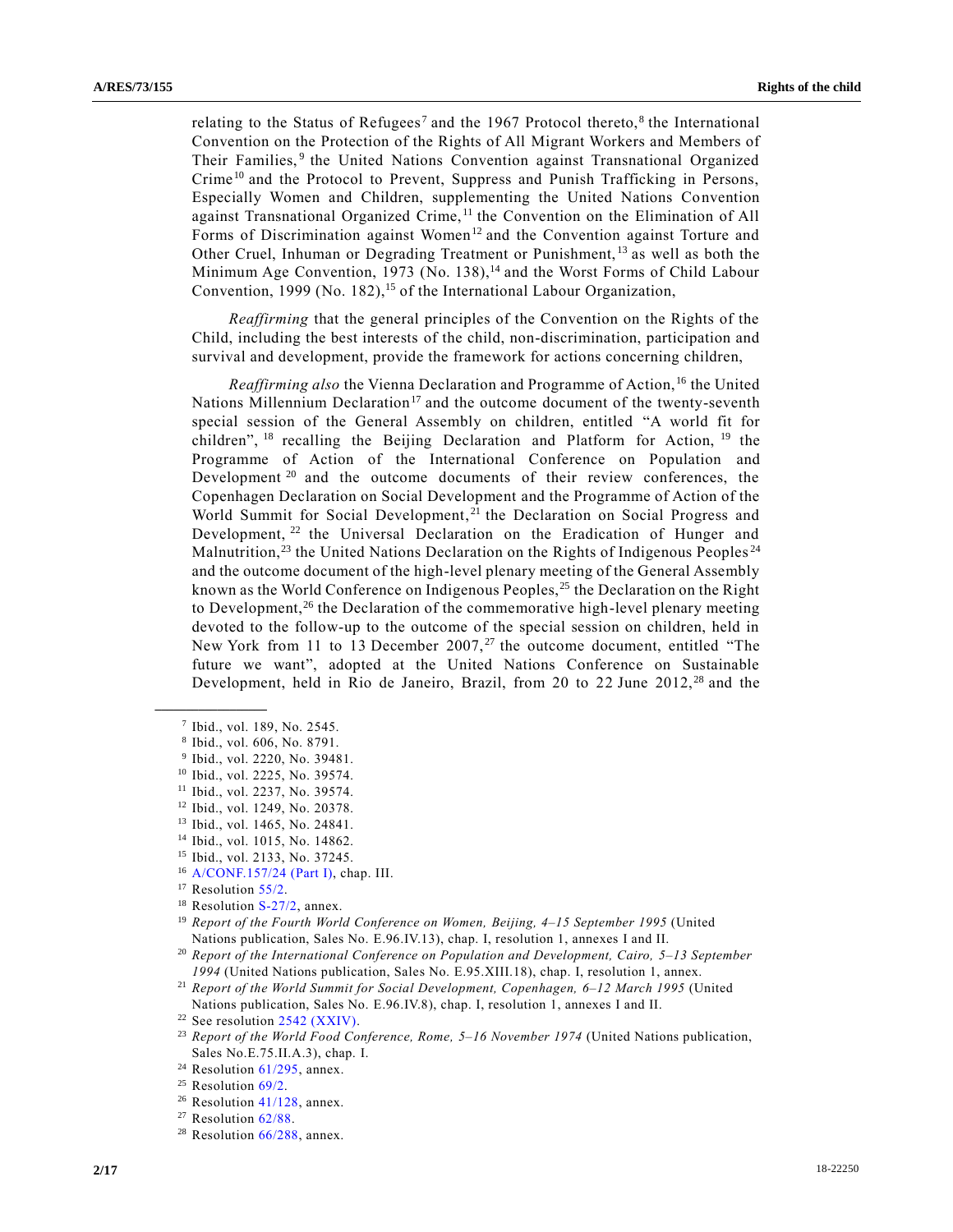outcome document of the fourth Global Conference on the Sustained Eradication of Child Labour, held in Buenos Aires from 14 to 16 November 2017, and the outcome documents of previous Global Conferences, and recalling also the World Congresses against Sexual Exploitation of Children and Adolescents, the Global Action Programme on Education for Sustainable Development<sup>29</sup> and the World Education Forum 2015, held in Incheon, Republic of Korea, from 19 to 22 May 2015,

<span id="page-2-0"></span>*Underscoring* the importance of the implementation of the 2030 Agenda for Sustainable Development<sup>30</sup> in ensuring the enjoyment of the rights of the child,

*Welcoming* the work undertaken on the Global Compact on Refugees and the Global Compact for Safe, Orderly and Regular Migration, to be considered for adoption in 2018, and recalling the importance of protecting the human rights and fundamental freedoms of all refugee and migrant children, with the best interests of the child as a primary consideration,

*Taking note* of the reports of the Secretary-General on progress made towards achieving the commitments set out in the outcome document of the twenty-seventh special session of the General Assembly $31$  and on the status of the Convention on the Rights of the Child and the issues addressed in resolution  $72/245$ ,  $32$  as well as the report of the Special Representative of the Secretary-General on Violence against Children,<sup>33</sup> the report of the Special Representative of the Secretary-General for Children and Armed Conflict,  $34$  the report of the Special Rapporteur of the Human Rights Council on the sale and sexual exploitation of children, including child prostitution, child pornography and other child sexual abuse material, <sup>35</sup> and the report of the Special Rapporteur of the Council on trafficking in persons, especially women and children,<sup>36</sup> whose recommendations should be carefully studied, taking fully into account the views of Member States,

*Reaffirming* that States have the primary responsibility to respect, promote and protect all human rights and fundamental freedoms, including the rights of the child,

*Acknowledging* the important role played by national governmental and local structures for children, including, where they exist, ministries and institutions in charge of child, family and youth issues and independent ombudspersons for children or other national institutions for the promotion and protection of the rights of the child,

*Recognizing* that the family has the primary responsibility for the nurturing and protection of children, in the best interests of the child, and that children, for the full and harmonious development of their personality, should grow up in a family environment and in an atmosphere of happiness, love and understanding,

*Noting with appreciation* the work to promote and protect the rights of the child carried out by all relevant organs, bodies, entities and organizations of the United Nations system, within their respective mandates, by relevant mandate holders and special procedures of the United Nations and by relevant regional organizations, where appropriate, and intergovernmental organizations, and recognizing the valuable role of national human rights institutions and civil society, including non governmental organizations,

<sup>&</sup>lt;sup>29</sup> See  $A/69/76$ , annex, enclosure 2.

<sup>&</sup>lt;sup>30</sup> Resolution [70/1.](https://undocs.org/A/RES/70/1)

<sup>31</sup> [A/73/223.](https://undocs.org/A/73/223)

<sup>32</sup> [A/73/272.](https://undocs.org/A/73/272)

<sup>33</sup> [A/73/276.](https://undocs.org/A/73/276)

<sup>34</sup> [A/73/278.](https://undocs.org/A/73/278)

<sup>35</sup> [A/73/174](https://undocs.org/A/73/174) and [A/73/174/Corr.1.](https://undocs.org/A/73/174/Corr.1)

<sup>36</sup> [A/73/171.](https://undocs.org/A/73/171)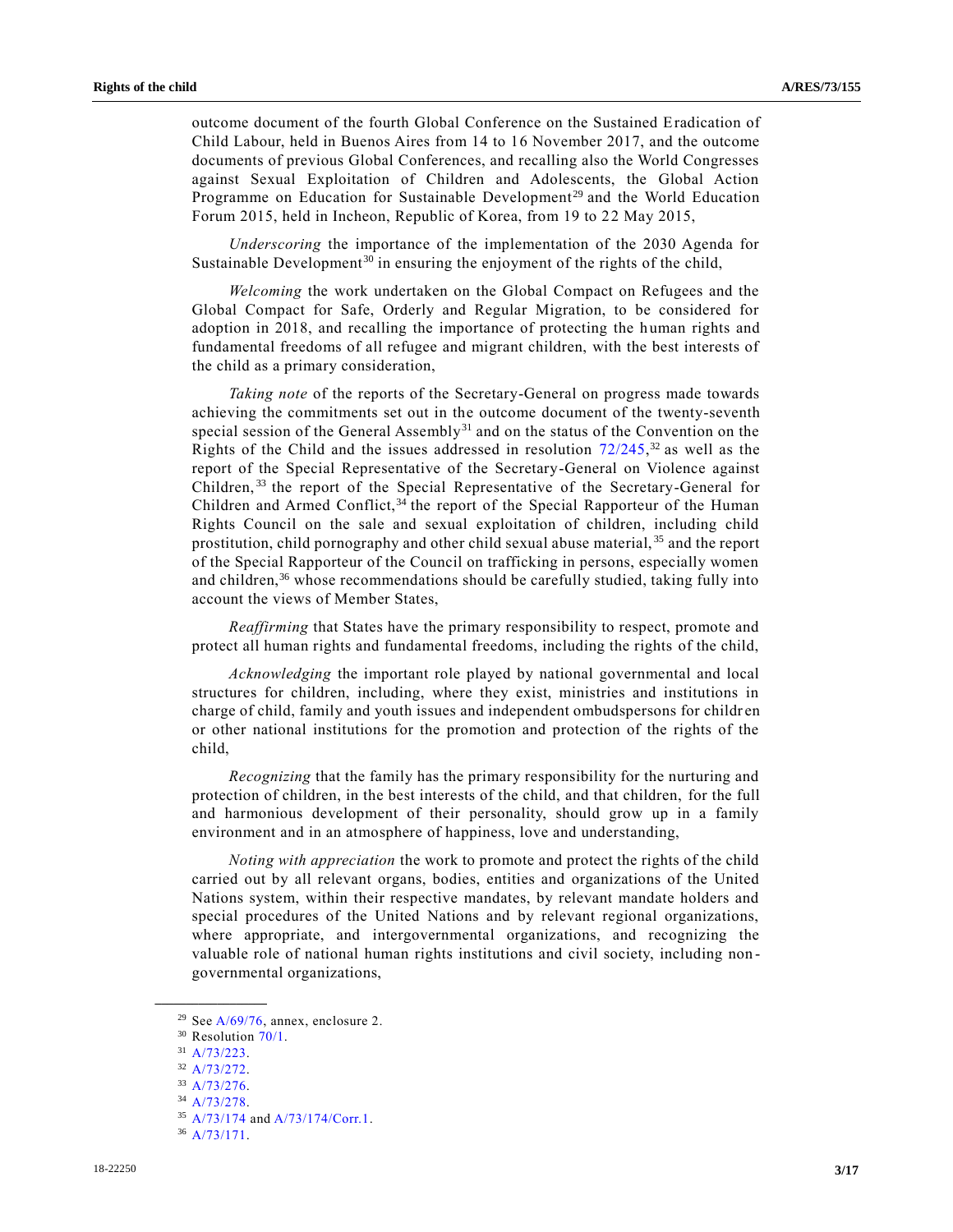*Noting* the convening of international, regional and national meetings aimed at eliminating all forms of violence against children, including all violent punishment of children, and encouraging additional efforts in this regard,

*Recognizing* the importance of international, regional and bilateral multi-stakeholder partnerships and initiatives to advance the effective protection and promotion of the rights of the child and the elimination of violence against children,

*Noting* efforts aimed at promoting and protecting the right to education and facilitating the continuation of education in situations of armed conflict,

*Profoundly concerned* that the situation of children in many parts of the world remains critical, in an increasingly globalized environment, as a result of the persistence of poverty, social inequality, inadequate social and economic conditions, gender inequality, pandemics, in particular HIV/AIDS, malaria, cholera and tuberculosis, fetal alcohol spectrum disorders and neonatal abstinence syndrome, non-communicable diseases, lack of access to safe drinking water and sanitation, environmental damage, climate change, natural disasters, armed conflict, foreign occupation, displacement, famine, violence, terrorism, abuse, all forms of exploitation, including the commercial sexual exploitation of children, for purposes such as child prostitution, child pornography and other child sexual abuse material, child sex tourism and trafficking in children, including for purposes of labour and sexual exploitation, organ removal and the transfer of organs of the child for profit, neglect, illiteracy, hunger, intolerance, discrimination, racism, xenophobia, inadequate protection and inadequate access to justice, and convinced that urgent and effective national and international action is called for,

*Profoundly concerned also* that the situation of children in many parts of the world remains negatively affected by the prolonged effects of poverty and inequality, reaffirming that eradicating poverty in all its forms and dimensions, including extreme poverty, is the greatest global challenge and an indispensable requirement for sustainable development, recognizing the impact of poverty beyond the socioeconomic context and the intrinsic interlinkage between poverty eradication and the promotion of sustainable development, in this regard underlining the importance of the implementation of the 2030 Agenda for Sustainable Development, and recognizing that a strong focus is needed on poverty, deprivation and inequality to prevent and protect children from all forms of violence and to promote the resilience of children, their families and their communities,

*Deeply concerned* that children disproportionately suffer the consequences of discrimination, exclusion, inequality and poverty,

*Profoundly concerned* that children in many parts of the world remain negatively affected by the adverse impacts of climate change, including persistent drought and extreme weather events, land degradation, sea level rise, coastal erosion and ocean acidification, which further threaten health, food security and efforts to eradicate poverty and achieve sustainable development, and in this regard calling for the implementation of the Paris Agreement<sup>37</sup> adopted under the United Nations Framework Convention on Climate Change,

*Recognizing* that the risk of maternal mortality is highest for girls under 15 years of age and that complications in pregnancy and childbirth are a leading cause of death among girls under 15 years of age in many countries,

<sup>37</sup> See [FCCC/CP/2015/10/Add.1,](https://undocs.org/FCCC/CP/2015/10/Add.1) decision 1/CP.21, annex.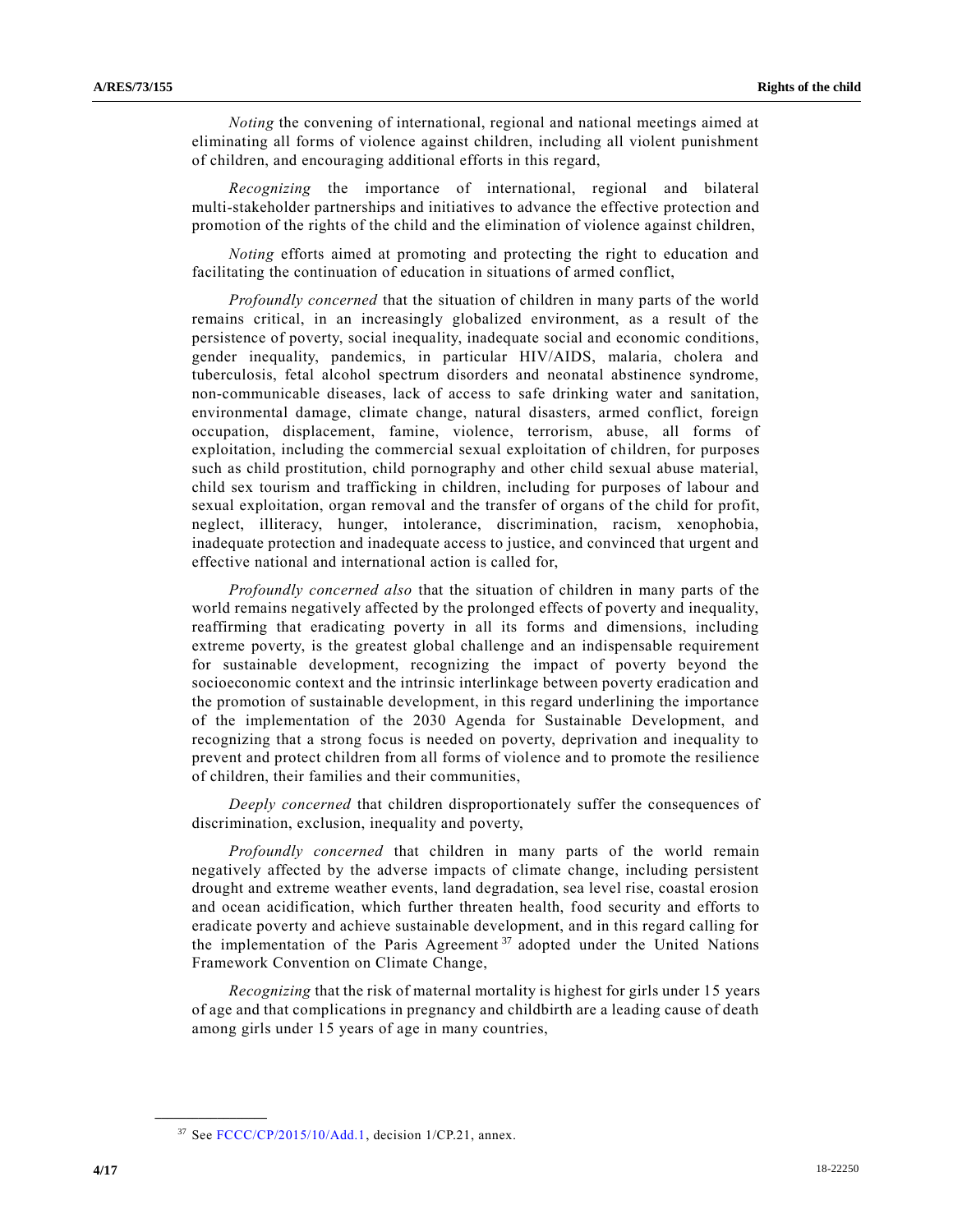*Expressing concern* that children with disabilities, particularly girls, face stigmatization, discrimination or exclusion and are disproportionately subjected to mental and physical violence and sexual abuse in all settings,

### **I**

# **Implementation of the Convention on the Rights of the Child and the Optional Protocols thereto**

1. *Reaffirms* paragraphs 1 to 5 of its resolution [71/177](https://undocs.org/A/RES/71/177) of 19 December 2016 and that the general principles of, inter alia, the best interests of the child, non discrimination, participation and survival and development provide the framework for all actions concerning children;

2. *Urges* States that have not yet done so to consider becoming parties to the Convention on the Rights of the Child<sup>[1](#page-0-1)</sup> and the Optional Protocols thereto<sup>[2](#page-0-2)</sup> as a matter of priority and to implement them effectively and fully, and encourages further efforts by the Secretary-General in this regard;

3. *Urges* States parties to withdraw reservations that are incompatible with the object and purpose of the Convention or the Optional Protocols thereto and to consider reviewing regularly other reservations with a view to withdrawing them in accordance with the Vienna Declaration and Programme of Action;<sup>[16](#page-1-0)</sup>

4. *Notes* the work of the Special Representatives of the Secretary-General on Violence against Children and for Children and Armed Conflict, the Special Rapporteur of the Human Rights Council on the sale and sexual exploitation of children, including child prostitution, child pornography and other sexual abuse material, and the Committee on the Rights of the Child, and, in this regard, their contribution to the progress achieved in the promotion and protection of the rights of children;

## **II**

# **Promotion and protection of the rights of the child and non-discrimination against children**

#### **Non-discrimination**

5. *Reaffirms* paragraphs 6 to 10 of its resolution [71/177,](https://undocs.org/A/RES/71/177) and calls upon States to ensure the enjoyment by all children of all their civil, political, economic, social and cultural rights without discrimination of any kind;

6. *Notes with concern* the large number of children belonging to national, ethnic, religious and linguistic minorities, migrant children, refugee or asylumseeking children, internally displaced children, children of African descent and children of indigenous origin who are victims of discrimination, including racism, racial discrimination, xenophobia and related intolerance, stresses the need to incorporate special measures, in accordance with the principle of the best interests of the child and respect for his or her views and the child's gender-specific needs, including children with disabilities, in education programmes and programmes to combat these practices, and calls upon States to provide special support and to ensure equal access to services for those children;

7. *Calls upon* all States:

(a) To ensure the full enjoyment by children with disabilities of all human rights and fundamental freedoms, on an equal basis with other children, in recognition that discrimination against any child on the basis of disability is a violation of the inherent dignity and worth of the child, to enhance inclusion and address barriers faced by children with disabilities, including addressing discriminatory, attitudinal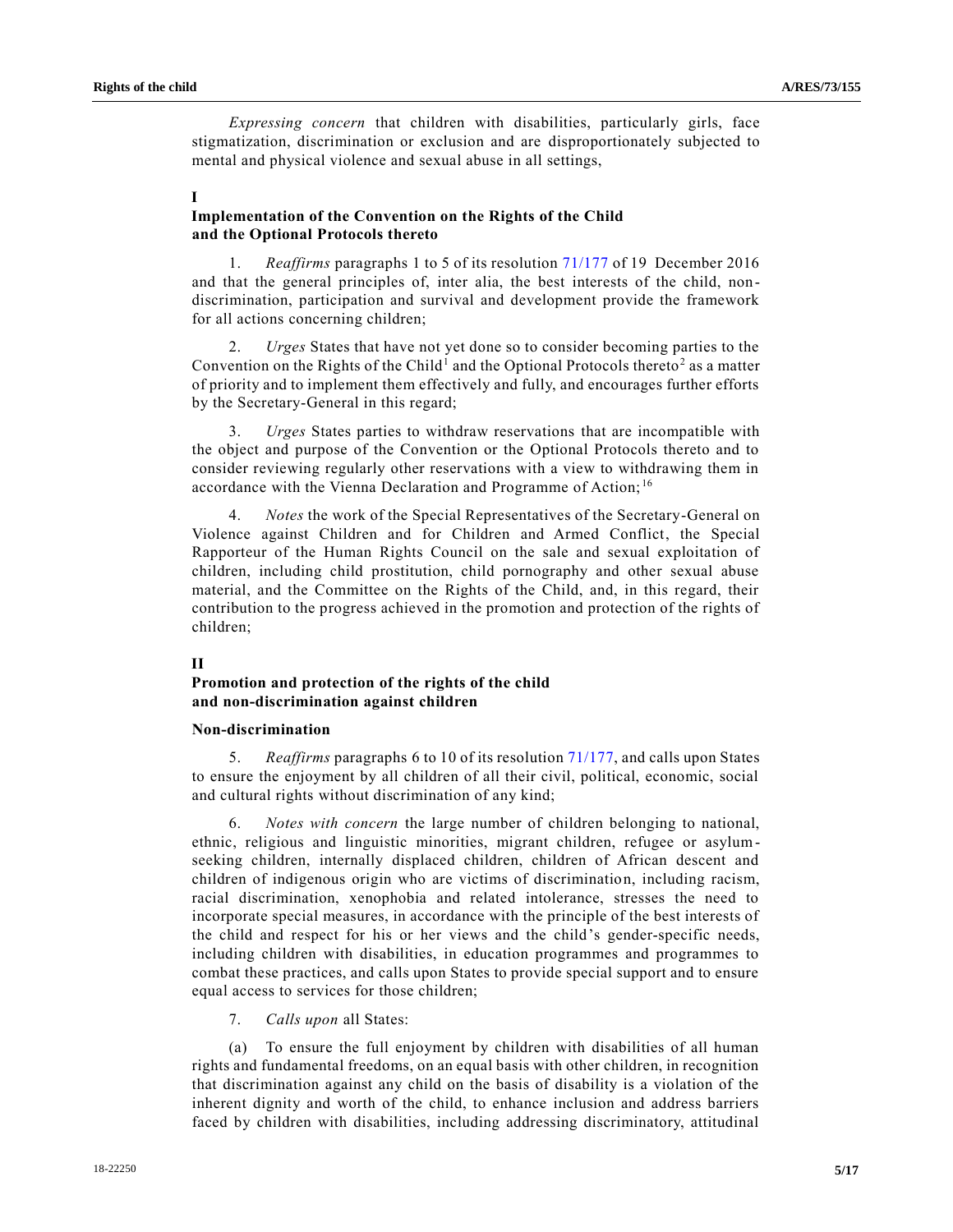and environmental barriers to their participation and inclusion in society and in the community, and to develop gender- and age-sensitive policies and capacities to ensure the rights and address the particular needs of children, including migrant children, children without parental care, children in street situations and child victims of trafficking, and those affected by climate change, and prevent and respond to cases of gender-based violence;

(b) To take all necessary and effective measures to prevent and eliminate all forms of discrimination against girls and all forms of violence, including female infanticide and prenatal sex selection, rape, sexual abuse and harmful practices, including female genital mutilation, child, early and forced marriage, and forced sterilization, by enacting and enforcing legislation and, where appropriate, by formulating comprehensive, multidisciplinary and coordinated national plans, programmes or strategies to protect girls, as well as by promoting awareness-raising and social mobilization initiatives for the protection of their rights;

(c) To respect and promote the right of girls and boys to express themselves freely and their right to be heard, to ensure that their views are given due weight, in accordance with their age and level of maturity, in all matters affecting them and to involve children, including children with disabilities, in decision-making processes, taking into account the evolving capacities of children and the importance of involving children's organizations and child-led initiatives;

#### **Registration, family relations, adoption and alternative care**

8. *Reaffirms* paragraphs 11 and 12 of its resolution [71/177,](https://undocs.org/A/RES/71/177) and urges all States parties to intensify their efforts to comply with their obligations under the Convention on the Rights of the Child to preserve the identity of children, including their nationality, name and family relations, as recognized by law, to protect children in matters relating to birth registration, family relations and adoption or other forms of alternative care, recognizing that every effort should be directed to enabling children to remain in or swiftly return to the care of their parents or, when appropriate, other close family members and that, where alternative care is necessary, family and community-based care should be promoted over placement in institutions;

9. *Recalls* every child's right to be registered immediately after birth, to a name, to acquire a nationality and to recognition everywhere as a person before the law, as set out in the Convention on the Rights of the Child and the International Covenant on Civil and Political Rights,<sup>[4](#page-0-0)</sup> respectively, reminds States of their obligation to ensure the registration of the birth of all children without discrimination of any kind, including in the case of late birth registration, calls upon States to ensure that birth registration procedures are universal, accessible, simple, expeditious and effective and provided at minimal or no cost, and recognizes the importance of birth registration as a critical means of preventing statelessness;

10. *Encourages* States to take into account the Guidelines for the Alternative Care of Children,<sup>38</sup> to adopt and enforce laws and to improve the implementation of policies and programmes, budget allocation and human resources to support children, particularly children living in disadvantaged and marginalized families, to ensure that they are cared for effectively by their own families and communities, and to protect children growing up without parents or caregivers; where alternative care is necessary, decision-making should be in the best interests of the child, in full consultation with the child, as age appropriate, and with the child's legal guardians;

 $38$  Resolution  $64/142$ , annex.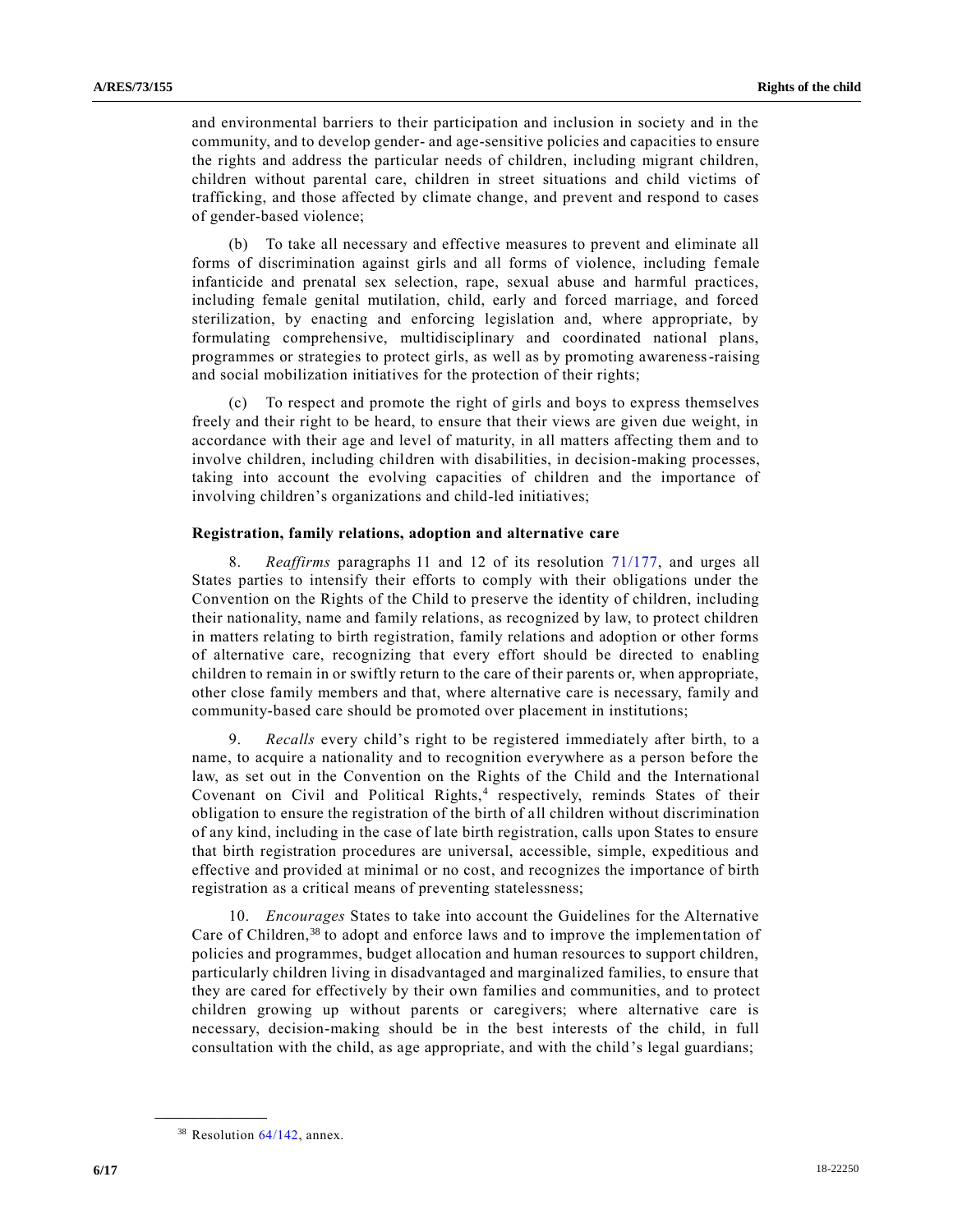11. *Calls upon* States to take all measures necessary to prevent and combat illegal adoptions and all adoptions that are not in the best interests of the child;

#### **Economic and social well-being of children**

12. *Reaffirms* paragraphs 13 to 15 of its resolutio[n 71/177,](https://undocs.org/A/RES/71/177) calls upon all States and the international community to create an enabling environment in which the wellbeing of the child is ensured, including by strengthening international cooperation in this field and by implementing their commitments, including the Sustainable Development Goals,<sup>[30](#page-2-0)</sup> and reaffirms that investment in children, especially for early childhood development, has high economic and social returns and that all related efforts to ensure that resources allocated and spent for children, especially on children's education and health, should serve as a means for the fulfilment of the rights of the child;

### **Eradication of poverty**

13. *Calls upon* all States and the international community to cooperate, support and participate in the global efforts for poverty eradication, to mobilize all necessary resources and support in that regard, according to national plans and strategies, including through an integrated and multifaceted approach based on the rights and well-being of children, and to accelerate their efforts to realize the internationally agreed development and poverty eradication goals, including the Sustainable Development Goals, within their time framework, and reaffirms that investments in children and the realization of their rights are among the most effective ways to eradicate poverty;

14. *Urges* States to improve the situation of children living in poverty, in particular extreme poverty, deprived of adequate food and nutrition, water and sanitation facilities, with limited or no access to basic physical and mental health care services, shelter, education, participation and protection, taking into account that, while a severe lack of goods and services hurts every human being, it is particularly threatening and harmful to children, leaving them unable to enjoy their rights, to reach their full potential and to participate as full members of society, and exposed to conditions that lead to increased violence;

#### **Right to education**

15. *Recalls* paragraphs 37 to 50 of its resolution [70/137](https://undocs.org/A/RES/70/137) of 17 December 2015, and also recalls that education is a fundamental human right and a basis for guaranteeing the realization of other human rights and that it is essential for sustainable development and the promotion of peace and tolerance, as well as key to achieving full employment and poverty eradication;

16. *Calls upon* all States to take all appropriate measures to eliminate obstacles to effectively accessing and completing education, such as education that is unaffordable, hunger and poor nutrition, the distance from home to school, the institutionalization of children, armed conflicts, all forms of violence in school, insufficient infrastructure, including lack of access to water and sanitation, the lack of adequate and physically and otherwise safe and accessible schooling facilities for girls, and child labour or heavy domestic work, and to ensure that children who are institutionalized also enjoy their right to education;

17. *Urges* all States to take all appropriate measures to eliminate discrimination against girls in the field of education and to ensure equal access for all girls to all levels of education, including through gender-responsive policies and programmes, improving the safety of girls on the way to and from school, taking steps to ensure that all schools are accessible, safe, secure and free from violence and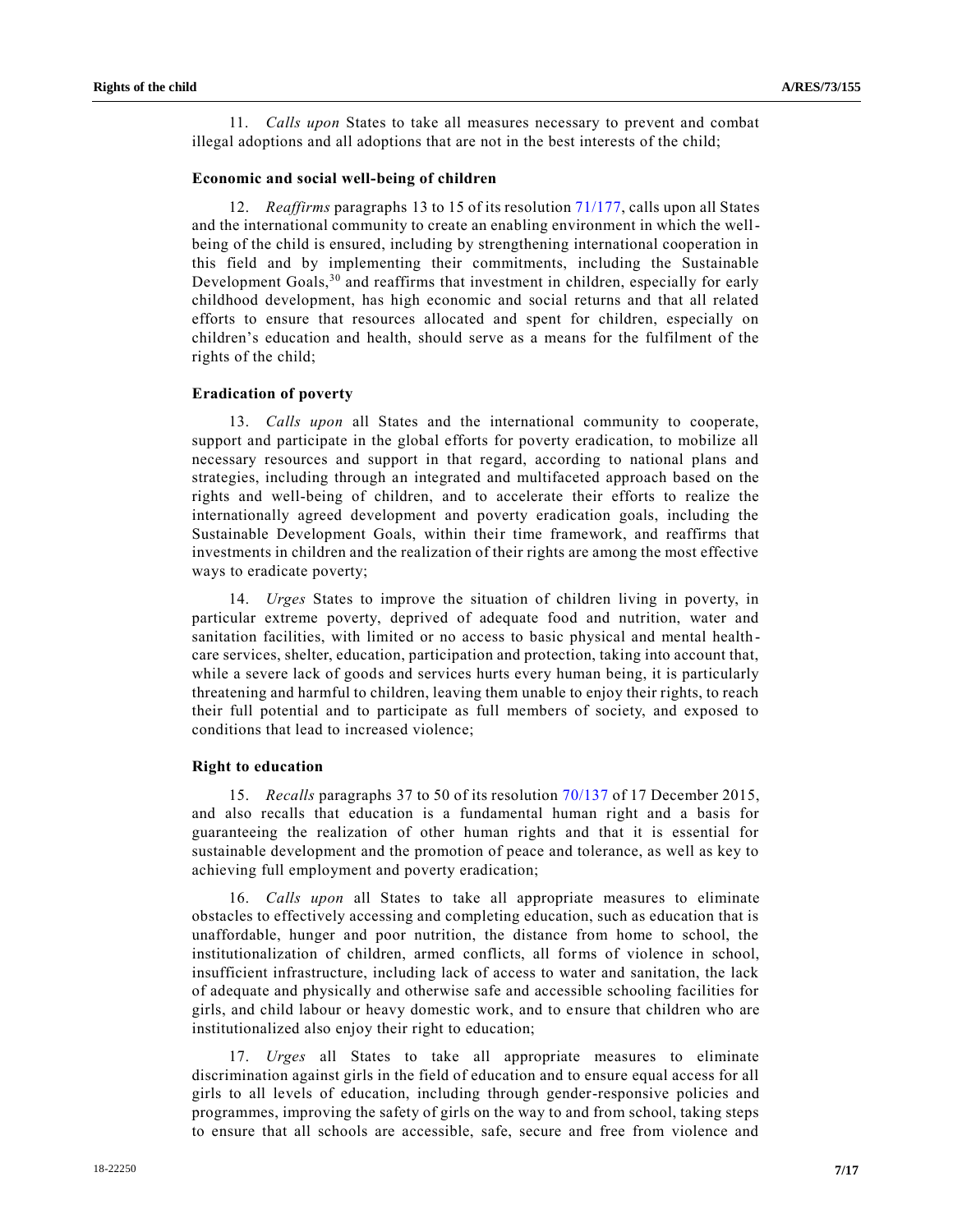providing separate and adequate sanitation facilities that provide privacy and dignity, thereby contributing to achieving equal opportunity and combating exclusion and ensuring school attendance, including for girls as well as for children from lowincome families, children who become heads of households and girls who are already married or pregnant;

18. *Calls upon* States to scale up scientifically accurate and age-appropriate comprehensive education, relevant to cultural contexts, that provides adolescent girls and boys and young women and men, in and out of school, consistent with their evolving capacities, and with appropriate direction and guidance from parents and legal guardians, with the best interests of the child as their basic concern, with information on sexual and reproductive health and HIV prevention, gender equality and women's empowerment, human rights, physical, psychological and pubertal development and power in relationships between women and men, to enable them to build self-esteem and foster informed decision-making, communication and riskreduction skills and to develop respectful relationships, in full partnership with young people, parents, legal guardians, caregivers, educators and health-care providers, in order to, inter alia, enable them to protect themselves from HIV infection and other risks;

19. *Reaffirms* the right to education on the basis of equal opportunity and nondiscrimination, and calls upon States to make primary education compulsory, inclusive and available free to all children, ensuring that all children have equal access to education of good quality, making secondary education generally available and accessible to all, in particular through the progressive introduction of free education, bearing in mind that special measures to ensure equal access, including affirmative action, contribute to achieving equal opportunity and combating exclusion by eliminating social, economic and gender disparities in education and ensuring school attendance, in particular for girls, children with disabilities, pregnant adolescent girls, children living in poverty, indigenous children, children of African descent, persons belonging to ethnic or religious minorities and children in vulnerable or marginalized situations;

20. *Calls upon* States to accelerate efforts to eliminate gender-specific barriers to the equal enjoyment by girls of their right to education, to address gender-based discrimination, negative social norms and gender stereotypes in education systems, including in curricula, textbooks and teaching methodologies, and to fight all forms of violence, including sexual harassment and school-related sexual and gender-based violence, in and out of schools and other educational settings;

#### **Right to the enjoyment of the highest attainable standard of health**

21. *Reaffirms* paragraphs 25 to 28 of its resolution [68/147](https://undocs.org/A/RES/68/147) of 18 December 2013, and calls upon States to take all necessary measures to ensure that the right of the child to the enjoyment of the highest attainable standard of physical and mental health is respected, protected and fulfilled without discrimination of any kind, and that all forms of violence are prevented and addressed, in view of their negative impact on the physical and mental health of the child, including through the enactment and implementation of laws, strategies and policies, gender- and child-responsive budgeting and resource allocation, and adequate investment in health systems, including comprehensive and integrated primary health care and youth-friendly physical and mental health-care services, including in efforts to achieve the Sustainable Development Goals, in particular Goals 3 and 5, as well as in the implementation of the global plan of action to strengthen the role of the health system within a national multisectoral response to address interpersonal violence, in particular against women and girls, and against children and in the health workforce;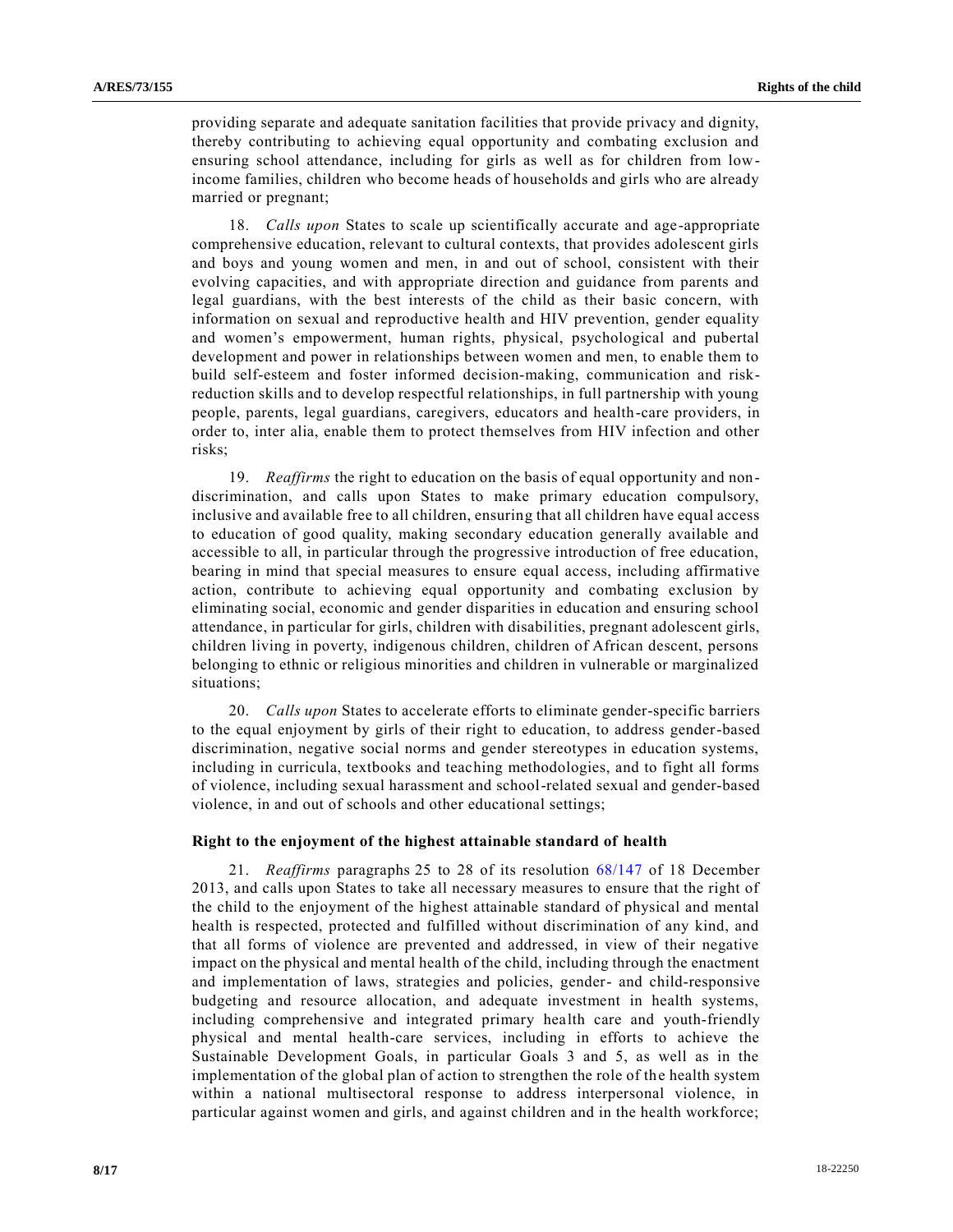22. *Calls upon* States to address with all relevant stakeholders, as a matter of priority, the vulnerabilities faced by children affected by and living with HIV by providing care, support and treatment to those children, their families and caregivers and promoting rights-based and child-oriented HIV and AIDS policies and programmes, and to ensure access to affordable, effective and quality prevention, care and treatment, including through correct information, access to voluntary, confidential and affordable testing, comprehensive health care, including sexual and reproductive health care, services and education, and access to safe, affordable, effective, quality pharmaceutical products and medical technologies, by intensifying efforts to develop affordable, accessible and quality tools for early diagnosis and by prioritizing the prevention of mother-to-child transmission of the virus;

23. *Recognizes* the importance of the implementation of the human right to safe drinking water and sanitation for the full realization of the right of the child to the enjoyment of the highest attainable standard of physical and mental health, and therefore urges States and, through them, service providers to ensure a regular supply of safe, accessible and affordable drinking water and sanitation services of good quality and sufficient quantity, guided also by the principles of equity, equality and non-discrimination, bearing in mind that the human right to safe drinking water and sanitation for their populations is to be progressively realized with full respect for national sovereignty;

#### **Right to food**

24. *Reaffirms* its resolution [72/173](https://undocs.org/A/RES/72/173) of 19 December 2017 on the right to food, and the right of children to have access to safe, sufficient and nutritious food, consistent with the right to adequate food and the fundamental right of everyone to be free from hunger, so as to be able to fully develop and maintain his or her physical and mental capacities;

25. *Calls upon* all States to take action to ensure the full realization of the right to food for all and to eliminate child hunger and malnutrition, including through the adoption or strengthening of national programmes to address food security and nutrition and adequate livelihoods, especially regarding vitamin A, iron and iodine deficiencies, the promotion of breastfeeding and a nutritious diet, as well as programmes, for example, school meal programmes, that should ensure adequate nutrition for all children, in order to enable all children to fully develop and maintain their physical and mental capacities, and to take measures, if appropriate, with relevant international organizations, to support programmes that are aimed at combating undernutrition in mothers, in particular during pregnancy, and in children, and the irreversible effects of chronic undernutrition in early childhood, in particular from birth to the age of 2 years;

# **Child labour**

26. *Reaffirms* paragraphs 16 to 18 of its resolution [71/177,](https://undocs.org/A/RES/71/177) urges States to take immediate and effective measures to secure the prohibition and elimination of the worst forms of child labour and to end child labour in all its forms, by 2025 at the latest, through stronger legislation and improved cooperation and coordination among ministries and workforces involved in social welfare and protection systems and the education and labour sectors, and to promote education as a key strategy, and urges States to continue to promote the engagement of all sectors of society in creating an enabling environment for the eradication of child labour;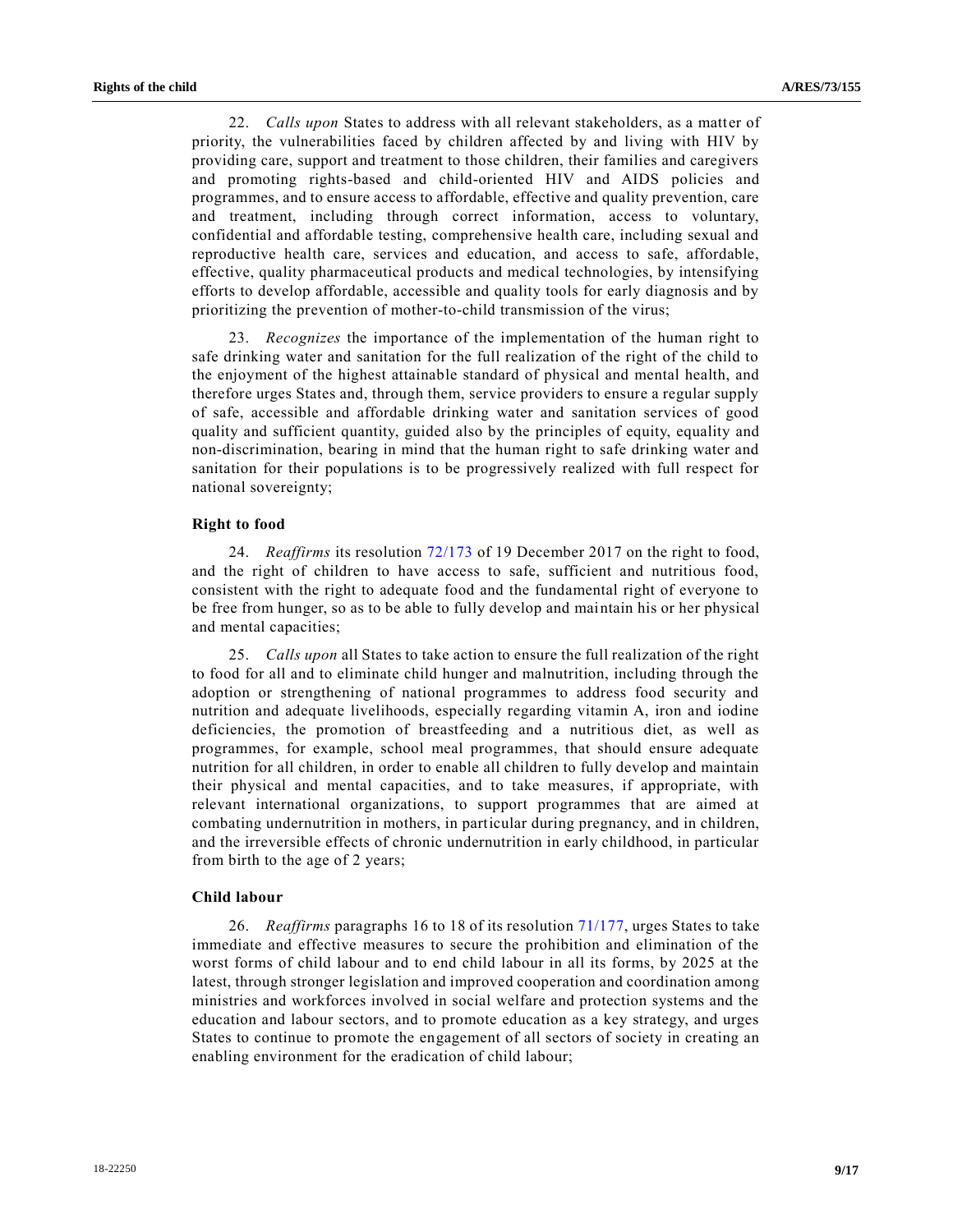#### **Prevention and elimination of and response to violence against children**

27. *Recalls* paragraphs 19 to 36 of its resolution [72/245,](https://undocs.org/A/RES/72/245) and recalls article 19 of the Convention on the Rights of the Child, in which States parties are required to take all appropriate legislative, administrative, social and educational measures to protect the child from all forms of physical or mental violence, injury or abuse, neglect or negligent treatment, maltreatment or exploitation, including sexual abuse, while in the care of parent(s), legal guardian(s) or any other person who has the care of the child;

28. *Also recalls* the United Nations study on violence against children submitted to the General Assembly in  $2006<sup>39</sup>$  notes with appreciation the efforts of the Special Representative of the Secretary-General on Violence against Children in continuing to mainstream the study recommendations in the international, regional and national agendas and promoting progress in the protection of children from violence, and takes note with appreciation of her publication entitled "Violence prevention must start in early childhood";

29. *Condemns* all forms of violence against children in all settings, including physical, psychological and sexual violence, torture and other cruel, inhuman or degrading treatment, child abuse and exploitation, hostage-taking, domestic violence, incest, trafficking in or sale of children and their organs, paedophilia, child prostitution, child pornography, child sex tourism, gang and armed violence, sexual exploitation of children online, bullying, including cyberbullying, and harmful practices, and urges States to strengthen efforts to prevent and protect children from all such violence through a comprehensive approach and to develop an inclusive multifaceted and systematic framework, which is integrated into national planning processes, to respond to violence against children and to provide for safe and childsensitive counselling and reporting procedures and safeguards for the rights of affected children;

30. *Calls upon* States to protect the child from all forms of physical or psychological violence, injury or abuse, neglect or negligent treatment, maltreatment or exploitation, including sexual abuse in schools, as well as all forms of bullying, and in this context to take measures to promote non-violent forms of discipline in schools and to adopt all appropriate measures to ensure that school discipline is administered in a manner consistent with the child's human dignity and human rights by taking all appropriate legislative, administrative, social and educational measures, in accordance with the best interests of the child, and in this regard welcomes the global campaign to end violence in schools;

31. *Urges* all States to address the gender dimension of all forms of violence against children and incorporate a gender perspective in all policies adopted and actions taken to protect children against all forms of violence and harmful practices, including female genital mutilation and child, early and forced marriage, ensuring that marriage is entered into only with the informed, free and full consent of the intending spouses, and to repeal or amend relevant laws and policies to remove any provision that may enable child, early or forced marriage or enables perpetrators of rape, sexual abuse or abduction to escape prosecution and punishment by marrying their victims;

**\_\_\_\_\_\_\_\_\_\_\_\_\_\_\_\_\_\_** <sup>39</sup> [A/61/299.](https://undocs.org/A/61/299)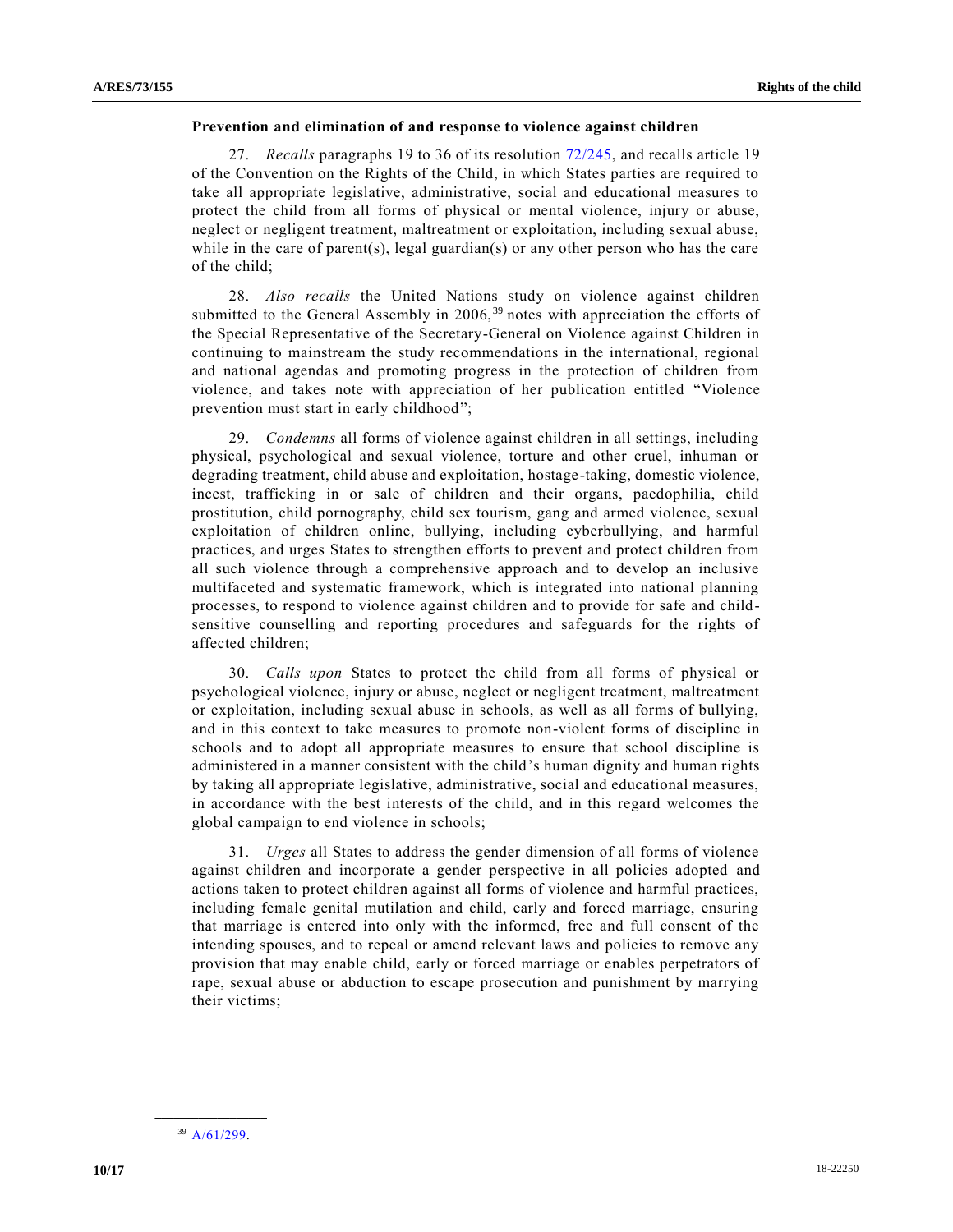## **Promoting and protecting the rights of children, including children in particularly difficult situations**

32. *Reaffirms* paragraphs 26 to 28 of its resolution [71/177,](https://undocs.org/A/RES/71/177) and calls upon all States to promote and protect all human rights of all children and to implement evidence-based programmes and measures that provide them with special protection and assistance, including access to inclusive and equitable quality education, health care, social services and social protection;

33. *Calls upon* all States to protect the human rights of all children and to ensure, for children belonging to minorities in vulnerable situations, including migrant children, indigenous children, children of African descent, internally displaced children and children with disabilities, the enjoyment of all human rights as well as access to health care, social services, social protection and accessible and inclusive education on an equal basis with others, and to ensure that all such children, in particular unaccompanied migrant children, internally displaced children and those who are victims of violence and exploitation, receive special protection and assistance and that the best interests of the child are a primary consideration in their policies of integration, return and family reunification;

34. *Also calls upon* all States to protect refugee, asylum-seeking, migrant and internally displaced children, in particular those who are unaccompanied, who are particularly exposed to violence and risks in connection with armed conflict and trafficking in persons, and, taking into account their gender-specific needs, stresses the need for States and the international community to continue to pay more systematic and in-depth attention to the special assistance, protection and development needs of those children through, inter alia, programmes aimed at rehabilitation and physical and psychological recovery and programmes for voluntary return or repatriation and, where appropriate and feasible, local integration and resettlement, to give priority to family tracing and family reunification and reintegration, and, where appropriate, to cooperate with international humanitarian and refugee organizations, including by facilitating their work, in line with their obligations under international law;

#### **Migrant children**

35. *Reaffirms* paragraphs 40 to 87 of its resolution [71/177,](https://undocs.org/A/RES/71/177) and calls upon States to effectively promote and protect the human rights and fundamental freedoms of all children affected by migration, regardless of their migration status, and to address international migration through international, regional or bilateral cooperation and dialogue and through a comprehensive and balanced approach, while recognizing the roles and responsibilities of countries of origin, transit and destination in promoting and protecting the human rights of all children affected by migration and in avoiding approaches that might aggravate their vulnerability;

36. *Also reaffirms* the New York Declaration for Refugees and Migrants, <sup>40</sup> welcomes the conclusion in 2018 of the process of intergovernmental negotiations of the Global Compact for Safe, Orderly and Regular Migration, considered for adoption by States at the intergovernmental conference held in Marrakech, Morocco, on 10 and 11 December 2018, and stresses the centrality of full respect for the human rights of all migrants, including migrant children;

37. *Takes note* of the joint general comments of the Committee on the Rights of the Child and the Committee on the Protection of the Rights of All Migrant Workers

<sup>&</sup>lt;sup>40</sup> Resolution [71/1.](https://undocs.org/A/RES/71/1)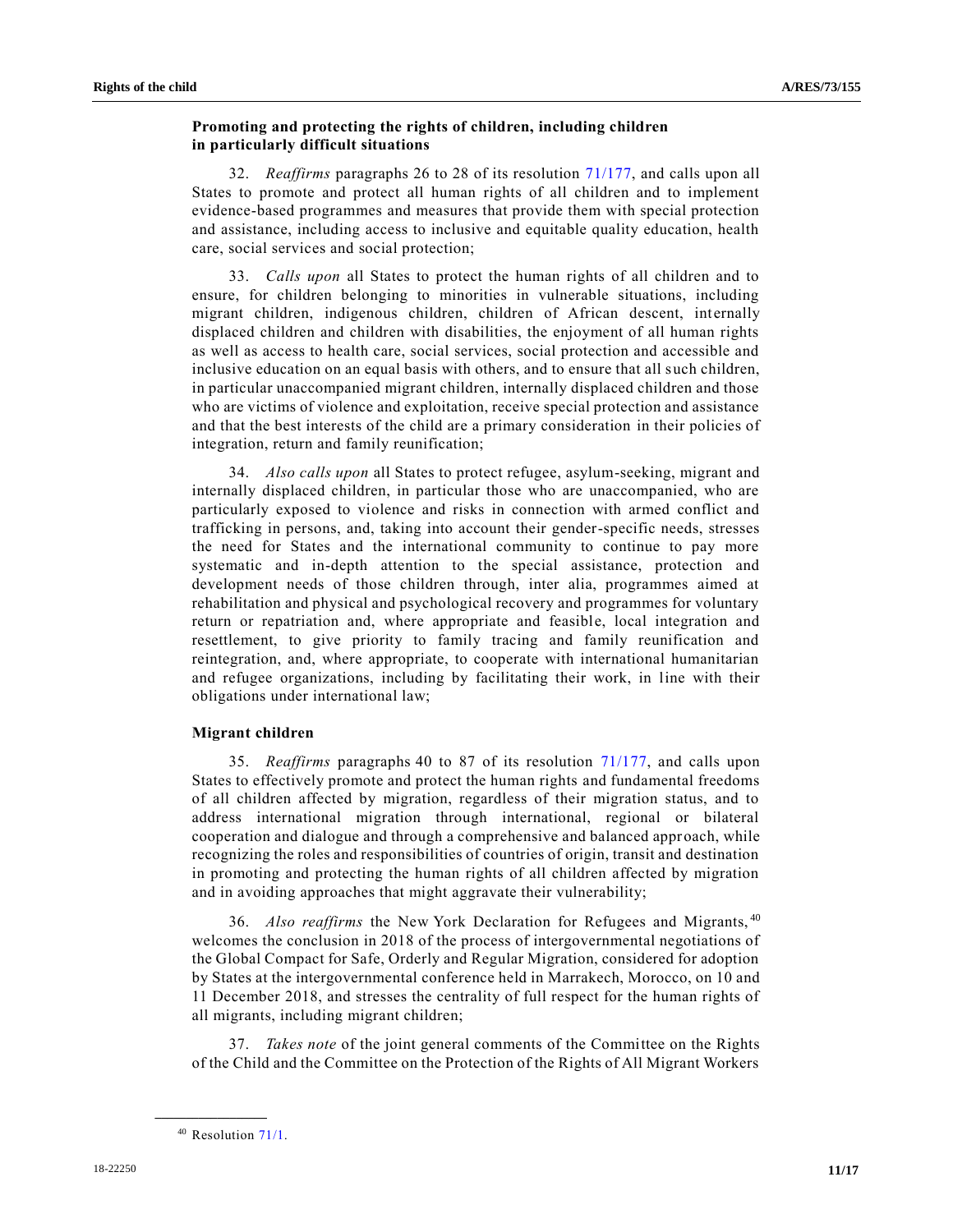and Members of Their Families on the human rights of children in the context of international migration;

38. *Expresses deep concern* regarding the large and growing number of migrant children, particularly those who are unaccompanied or separated from their parents or primary caregivers, who may be particularly vulnerable along their journey, and expresses the commitment to protect the human rights of migrant children, given their vulnerability, in particular unaccompanied migrant children and migrant children with disabilities, to ensure that they receive appropriate protection and assistance and to provide for their health, education and psychosocial development, ensuring that the best interests of the child are a primary consideration in policies on integration, return and family reunification;

39. *Urges* States to ensure, in conformity with their international and domestic obligations and commitments, that return is consistent with international law, including international human rights law, and that repatriation mechanisms allow for the identification and special protection of persons in vulnerable situations, including all migrant children, and to take into account the principle of the best interests of the child, clarity of reception and care arrangements and family reunification;

40. *Welcomes* programmes that allow migrant children to integrate fully into countries of destination, promote a harmonious, inclusive and respectful environment and facilitate family reunification in order to promote the welfare and the best interests of migrant children and adolescents, as applicable under national law, due process and the relevant provisions of the Convention on the Rights of the Child and the Optional Protocols thereto, and to comply with the consular notification and access obligations set forth in the Vienna Convention on Consular Relations<sup>41</sup> so that States may provide child-sensitive consular assistance, as appropriate, including legal assistance;

#### **Children and the administration of justice**

41. *Reaffirms* paragraphs 29 to 31 of its resolution [71/177,](https://undocs.org/A/RES/71/177) and calls upon all States to respect and protect the rights of child victims and witnesses and children alleged to have infringed or recognized as having infringed penal law, as well as children of persons alleged to have infringed or recognized as having infringed penal law, and to ensure that the arrest, detention or imprisonment of a child should be in conformity with the law and should be used only as a measure of last resort and for the shortest appropriate period of time;

42. *Urges* States to intensify their efforts to protect children deprived of their liberty from torture and other cruel, inhuman or degrading treatment or punishment, to ensure that, if they are arrested, detained or imprisoned, children are provided with prompt access to legal and other appropriate assistance and have the right to challenge the legality of the deprivation of their liberty before a court or other competent authority and to a prompt decision on any such action and that, from the moment they are arrested, children have the right to maintain contact with their family through correspondence and visits, save in exceptional circumstances, that no child is sentenced or subjected to forced labour, corporal punishment or emotional or physical violence or deprived of access to and provision of health care and services, hygiene and environmental sanitation, nutritious food, access to open space for recreation, education, basic instruction and vocational training and access to safe, confidential and independent mechanisms to report on violence, and that the conditions in such settings are regularly and effectively monitored, and to undertake prompt

<sup>41</sup> United Nations, *Treaty Series*, vol. 596, No. 8638.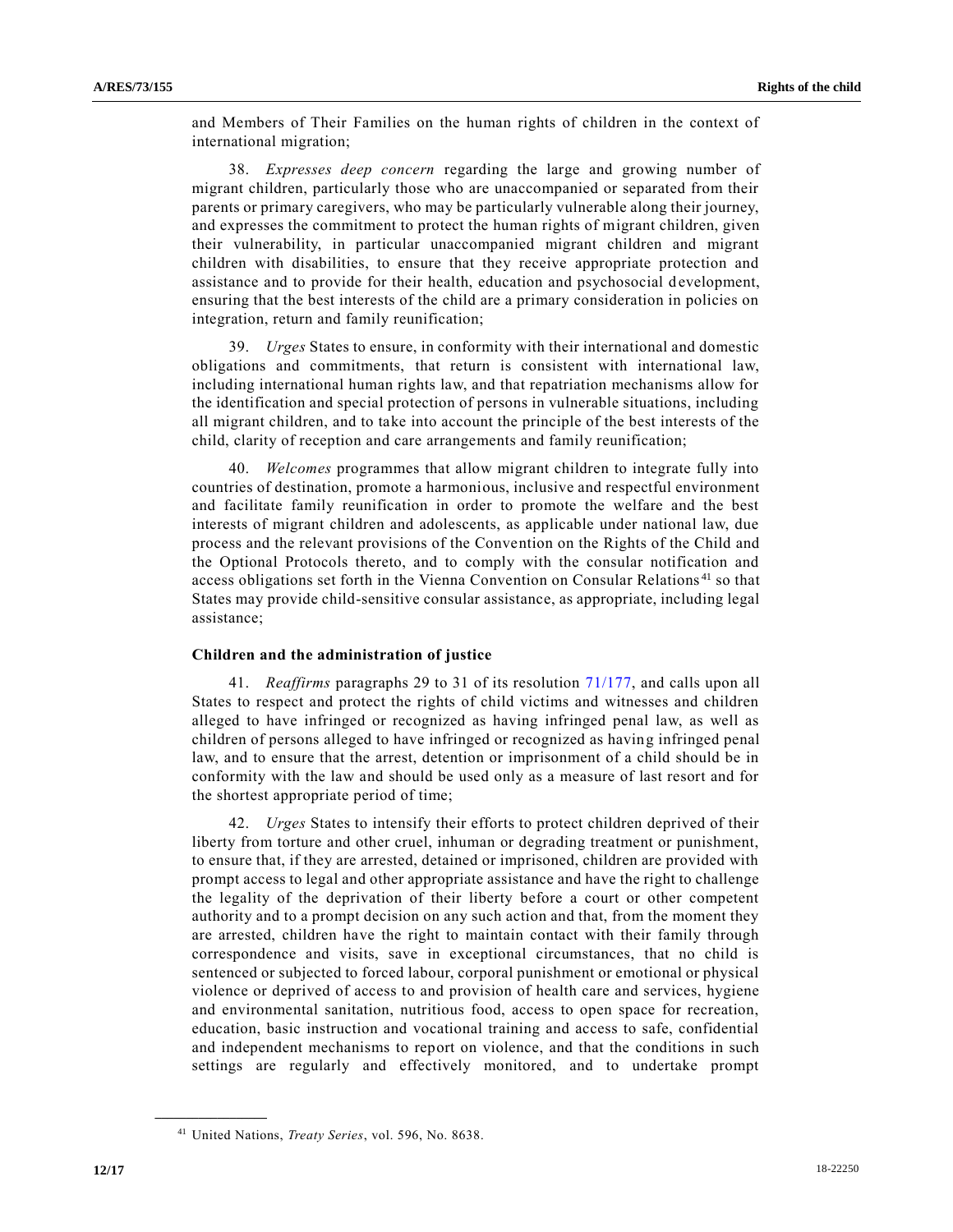investigations of all reported acts of violence and ensure that perpetrators are held accountable;

43. *Encourages* continued regional and cross-regional efforts, the sharing of best practices and the provision of technical assistance in the field of juvenile justice, and in this regard recalls the validity and importance of international standards and norms in the field of human rights in the administration of juvenile justice;

# **Prevention and eradication of the sale of children, child prostitution and child pornography**

44. *Reaffirms* paragraph 32 of its resolution [71/177,](https://undocs.org/A/RES/71/177) and calls upon all States to prevent, criminalize, prosecute and punish all forms of the sale and trafficking of children, including for the purposes of removal of organs of the child, child slavery, forced labour and the sexual exploitation of children, including child prostitution and child pornography and other child sexual abuse material, with the aim of eradicating those practices, including when perpetrated using the Internet and other information and communications technologies, to combat the existence of a market that encourages such criminal practices and take measures to eliminate the demand that fosters them, as well as to address the rights and needs of victims effectively, including universal access to comprehensive social, physical and mental health and legal services, without discrimination of any kind, and counselling for all victims to ensure their full recovery and reintegration into society, and to take effective measures against the criminalization of children who are victims of exploitation;

45. *Calls upon* States to enact and enforce the necessary legislative or other measures, in cooperation with relevant stakeholders, including the private sector and the media, to prevent the distribution over the Internet of child sexual abuse material, including depictions of child sexual abuse, ensuring that adequate mechanisms are in place to enable the reporting and removal of such material and that its creators, distributors and collectors are prosecuted, as appropriate, while working towards ensuring that the opportunities provided by information and communications technologies in the lives of children, as tools for learning, socialization, expression, inclusion and fulfilment of their rights and fundamental freedoms, such as the right to education and the right to freedom of expression, including the freedom to seek, receive and impart information and the right to express their views freely, are used to their fullest;

46. *Urges* States to intensify their efforts to ensure the legal protection of children from sexual abuse and exploitation online and to define it legally, in accordance with international human rights law and obligations, to criminalize all relevant conduct related to the sexual exploitation of children online and offline and to ensure that all those in the whole chain of individuals involved in or attempting to commit such criminal activities are held accountable and brought to justice in order to fight impunity, taking into account the multi-jurisdictional and transnational nature of child sexual exploitation and abuse perpetrated online through information and communications technologies;

#### **Children affected by armed conflict**

47. *Reaffirms* paragraphs 33 to 39 of its resolution [71/177,](https://undocs.org/A/RES/71/177) condemns in the strongest terms all violations and abuses committed against children in armed conflict, and in this regard urges all States and other parties to armed conflict that are engaged, in contravention of applicable international law, in the recruitme nt and use of children, in patterns of killing and maiming of children and/or rape and other sexual violence against children, acknowledging that sexual violence in these situations disproportionately affects girls, but that boys are also targets, in recurrent attacks on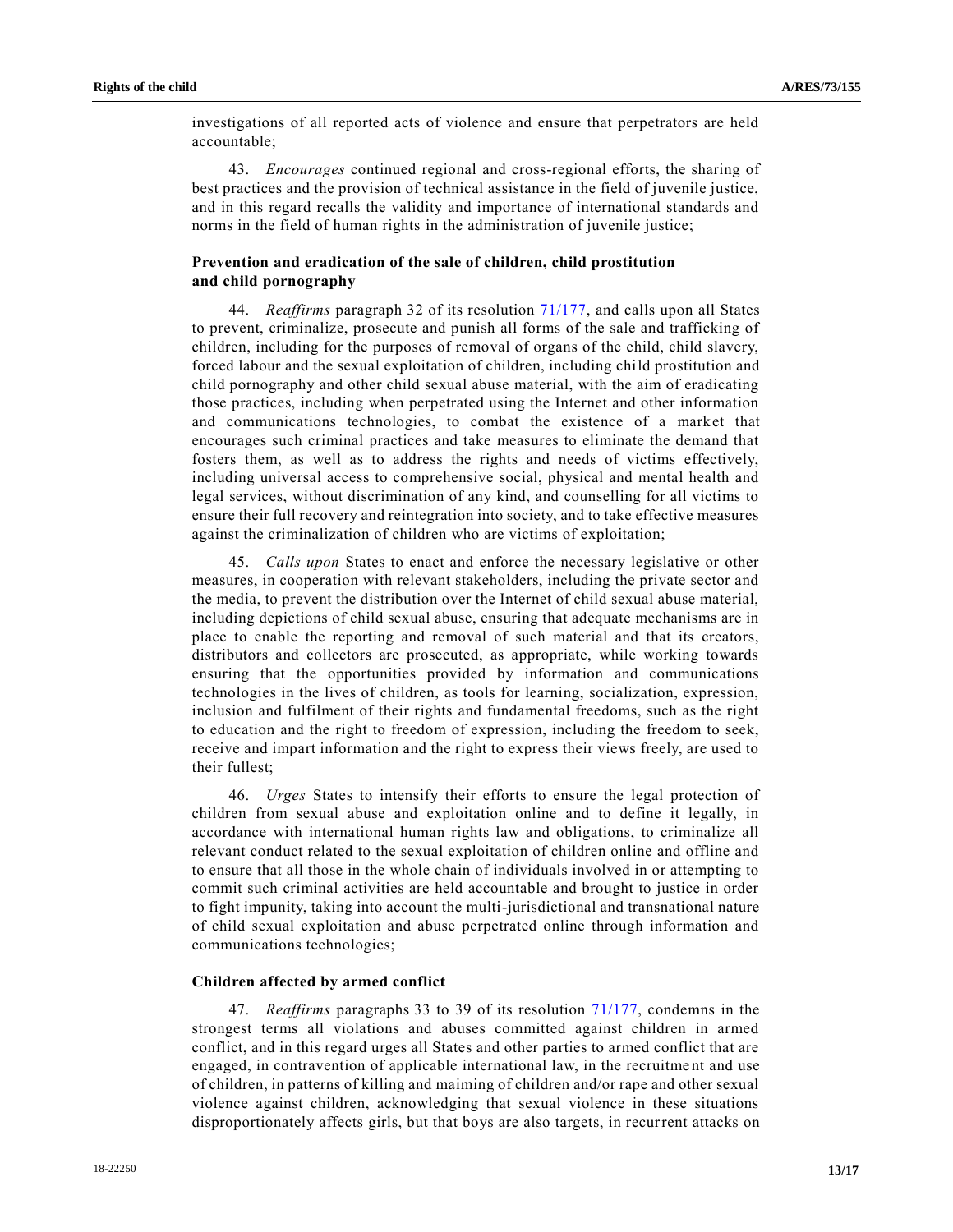schools and/or hospitals and related personnel and in patterns of abduction of children, as well as in all other violations and abuses against children, to take time bound and effective measures to end and prevent them and to encourage age - and gender-specific support services, including psychological, social and sexual and reproductive health-care services, and education, social protection and reintegration programmes, and notes in this regard the adoption by the Security Council of resolution 2427 [\(2018\)](https://undocs.org/S/RES/2427(2018)) of 9 July 2018;

48. *Condemns in the strongest terms* rape and other forms of sexual violence committed against children in armed conflict, expresses deep concern at mass and systematic rape and sexual violence committed against children in armed conflict, in some instances calculated to humiliate, dominate, instil fear in and disperse and/or forcibly displace a population, calls upon all States and relevant United Nations bodies and agencies and regional organizations to take all necessary measures to prevent and address such acts of violence and ensure full accountability on this issue, as well as on the issue of sexual exploitation and abuse of children in United Nations peacekeeping operations, and urges States to adopt appropriate national legislation to prevent such crimes, as well as mass abductions and sexual and gender-based violence, and to ensure their rigorous investigation and prosecution;

49. *Expresses its deep concern* about attacks, as well as threats of attack, in contravention of international humanitarian law, against schools and/or hospitals and related personnel, as well as the closure of schools and hospitals in situations of armed conflict as a result of attacks and threats of attack, recalls that all parties to armed conflict bear the primary responsibility for the protection of children, recalls the obligation to refrain from attacking schools and hospitals, in contravention of international humanitarian law, and to take all feasible precautionary measures to protect civilians from such attacks, in particular schoolchildren, and urges all parties to armed conflict to refrain from actions that impede the access of children to education and health-care services;

50. *Calls upon* all Member States to ensure that children associated or allegedly associated with armed groups should be treated primarily as victims and in line with the best interests of the child, and to consider non-judicial measures as alternatives to prosecution and detention and take measures that focus on rehabilitation and reintegration in an environment that fosters the health, self-respect and dignity of the child, in accordance with relevant provisions of international humanitarian law, as well as human rights law, in particular the Convention on the Rights of the Child;

51. *Calls upon* States to protect children affected by armed conflict, in particular from violations of international humanitarian law and human rights law, and to ensure that they receive timely, effective humanitarian assistance, noting the efforts taken to end impunity by ensuring accountability and punishing perpetrators, and calls upon the international community to hold those responsible for violations accountable, inter alia, through the International Criminal Court;

52. *Recalls* that, in accordance with international humanitarian law, indiscriminate attacks against civilians, including children, are prohibited and that they shall not be the object of attack, including by way of reprisal or excessive use of force, condemns practices resulting in the killing and maiming of children, demands that all parties immediately put an end to such attacks, and urges all parties to armed conflict to comply with their obligations under international humanitarian law, in particular the principles of distinction, proportionality and the obligation to take all feasible precautions to avoid and, in any event, minimize harm to civilians and civilian objects;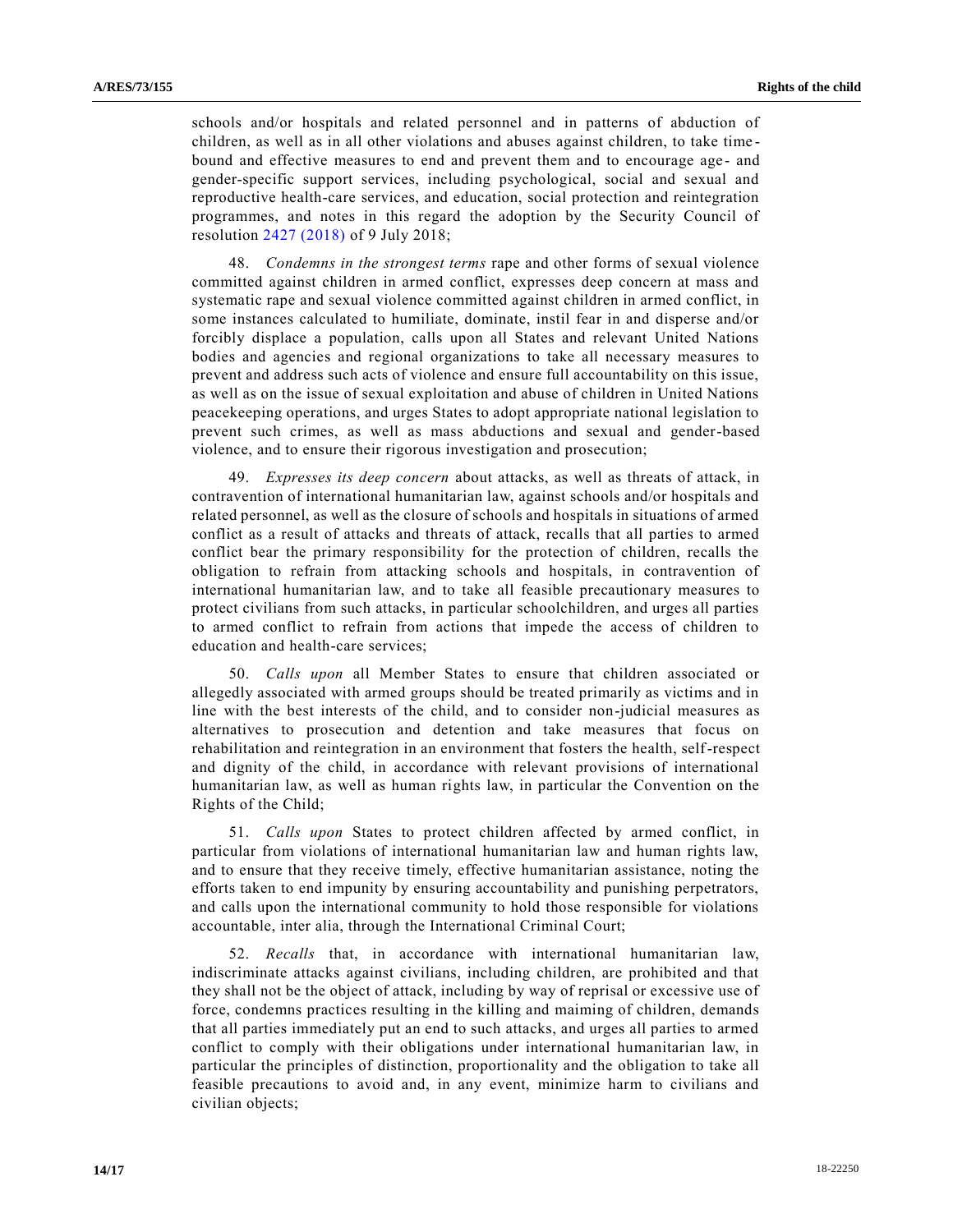53. *Calls upon* States to ensure timely and adequate funding for national disarmament, demobilization and reintegration programmes for children and for settlement, rehabilitation and reintegration efforts for all children associated with armed forces and groups, including detained children, particularly in support of national initiatives, and to secure the long-term sustainability of such efforts, including through the use of a multisectoral and community-based approach that is inclusive of all children, family-based care arrangements, as also highlighted in the Principles and Guidelines on Children Associated with Armed Forces or Armed Groups (the Paris Principles), and the mobilization of financial resources and technical assistance from international cooperation for rehabilitation and reintegration programmes for children;

54. *Notes with appreciation* the steps taken regarding Security Council resolutions 1539 [\(2004\)](https://undocs.org/S/RES/1539(2004)) of 22 April 2004, 1612 [\(2005\)](https://undocs.org/S/RES/1612(2005)) of 26 July 2005, 1882 [\(2009\)](https://undocs.org/S/RES/1882(2009)) of 4 August 2009, 1998 [\(2011\)](https://undocs.org/S/RES/1998(2011)) of 12 July 2011, 2068 [\(2012\)](https://undocs.org/S/RES/2068(2012)) of 19 September 2012, 2225 [\(2015\)](https://undocs.org/S/RES/2225(2015)) of 18 June 2015 and 2427 [\(2018\)](https://undocs.org/S/RES/2427(2018)) and the efforts of the Secretary-General to implement the monitoring and reporting mechanism on children and armed conflict in accordance with those resolutions, with the participation of and in cooperation with national Governments and relevant United Nations and civil society actors, including at the country level, requests the Secretary-General to ensure that information collected and communicated by the monitoring and reporting mechanism is accurate, objective and verifiable, and in this regard encourages the work and the deployment of United Nations child protection advisers in peacekeeping operations and political and peacebuilding missions;

# **III**

#### **Follow-up**

55. *Expresses support* for the work of the Special Representative of the Secretary-General on Violence against Children, and recognizes the progress achieved since the establishment of her mandate in promoting the prevention and elimination of all forms of violence against children in all regions and in advancing the implementation of the recommendations of the United Nations study on violence against children, including through partnerships with regional organizations, as well as advocacy through thematic consultations, field missions and thematic reports addressing emerging concerns, including on violence prevention in early childhood;

56. *Recommends* that the Secretary-General extend the mandate of the Special Representative of the Secretary-General on Violence against Children, as established in paragraphs 58 and 59 of its resolution [62/141](https://undocs.org/A/RES/62/141) of 18 December 2007, for a further three years, and maintain support for the effective and independent performance and sustainability of the mandate of the Special Representative, funded from the regular budget;

57. *Urges* all States, requests United Nations agencies, funds and programmes and invites regional organizations and civil society, including nongovernmental organizations, to cooperate with the Special Representative of the Secretary-General on Violence against Children in promoting the further implementation of the recommendations of the United Nations study on violence against children and in supporting Member States in the context of the implementation of the 2030 Agenda for Sustainable Development,<sup>30</sup> encourages States to provide support to the Special Representative, including adequate voluntary financial support for the continued, effective and independent performance of her mandate, and invites organizations, including the private sector, to provide voluntary contributions for that purpose;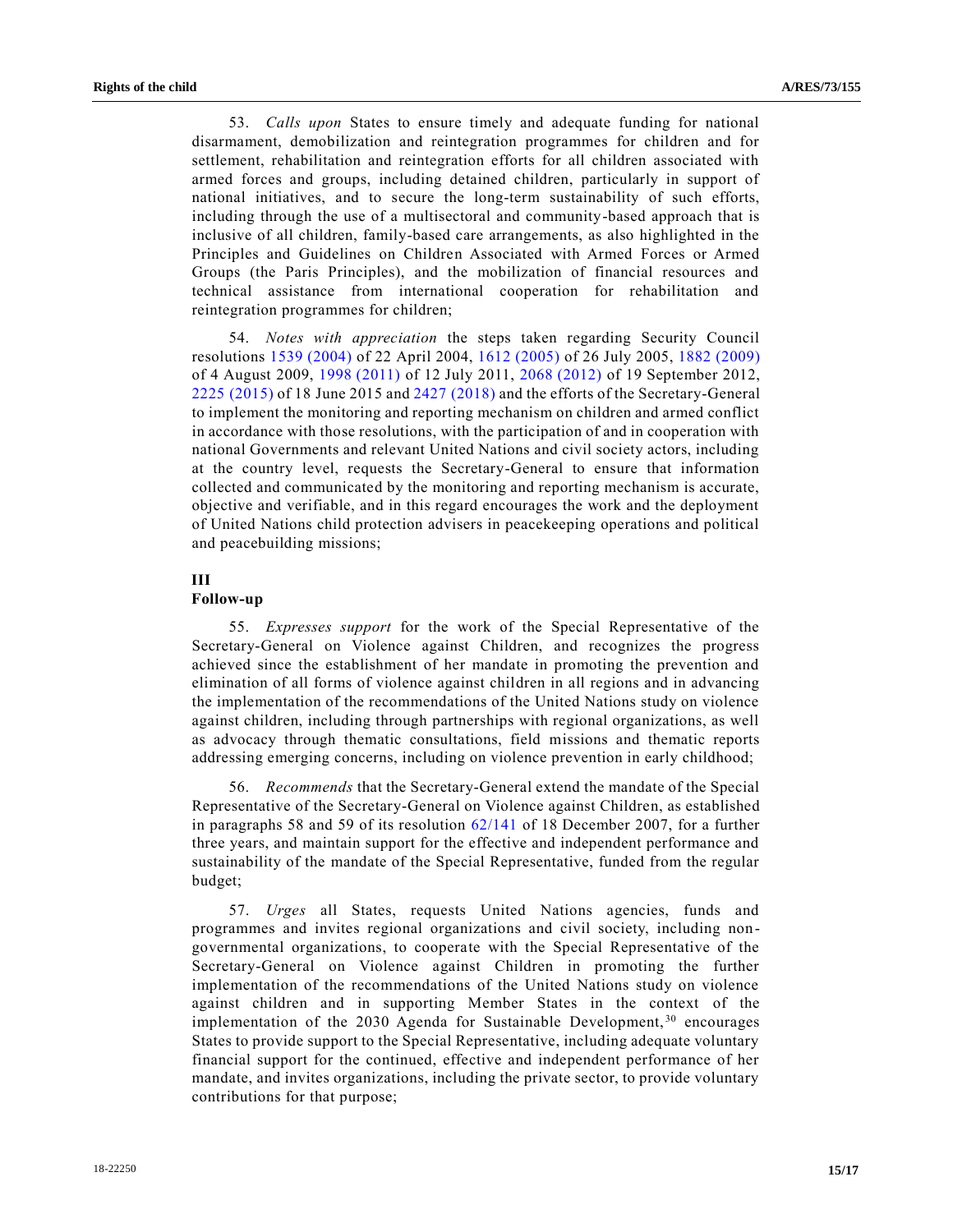58. *Recalls* paragraph 52 (d) of its resolution [69/157](https://undocs.org/A/RES/69/157) of 18 December 2014, in which it invited the Secretary-General to commission an in-depth global study on children deprived of their liberty, to be funded through voluntary contributions, also recalls paragraph 88 of its resolution [71/177](https://undocs.org/A/RES/71/177) and paragraph 37 of its resolution [72/245,](https://undocs.org/A/RES/72/245) in which it invited the designated independent expert to submit a final report to the General Assembly at its seventy-fourth session, and in this regard encourages Member States and United Nations agencies, funds, programmes and offices, as well as other relevant stakeholders, to contribute to and support the elaboration of the study;

### 59. *Decides*:

(a) To request the Secretary-General to submit to the General Assembly at its seventy-fourth session a comprehensive report on the rights of the child containing information on the status of the Convention on the Rights of the Child and on the issues addressed in the present resolution, with a focus on children without parental care;

(b) To request the Special Representative of the Secretary-General for Children and Armed Conflict to continue to submit reports to the General Assembly and the Human Rights Council on the activities undertaken in the fulfilment of her mandate, including information on her field visits and on the progress achieved and the challenges remaining on the children and armed conflict agenda;

(c) To request the Special Representative of the Secretary-General for Children and Armed Conflict, in carrying out her mandate for the protection of children in situations of armed conflict, in accordance with the relevant resolutions of the General Assembly and the Security Council, to continue to engage proactively with relevant United Nations bodies and agencies, Member States, regional and subregional organizations and non-State armed groups, including by negotiating action plans, securing commitments, advocating for appropriate response mechanisms and ensuring attention and follow-up to the conclusions and recommendations of the Security Council Working Group on Children and Armed Conflict, and reaffirms the important role the Special Representative can play in contributing to conflict prevention;

(d) To request the Special Representative of the Secretary-General on Violence against Children to continue to submit annual reports to the General Assembly and the Human Rights Council on the activities undertaken in fulfilment of her mandate, consistent with paragraphs 58 and 59 of its resolution [62/141,](https://undocs.org/A/RES/62/141) including information on her field visits and on the progress achieved and the challenges remaining on the violence against children agenda;

(e) To request the Special Rapporteur of the Human Rights Council on the sale and sexual exploitation of children, including child prostitution, child pornography and other child sexual abuse material, to continue to submit reports to the General Assembly and the Council on the activities undertaken in fulfilment of her mandate, including information on her field visits and on the progress achieved and the challenges remaining in the prevention and eradication of the sale of children, child prostitution and child pornography and the sexual exploitation and abuse of children;

(f) To invite the Chair of the Committee on the Rights of the Child to present an oral report on the work of the Committee and to engage in an interactive dialogue with the General Assembly at its seventy-fourth session as a way to enhance communication between the Assembly and the Committee;